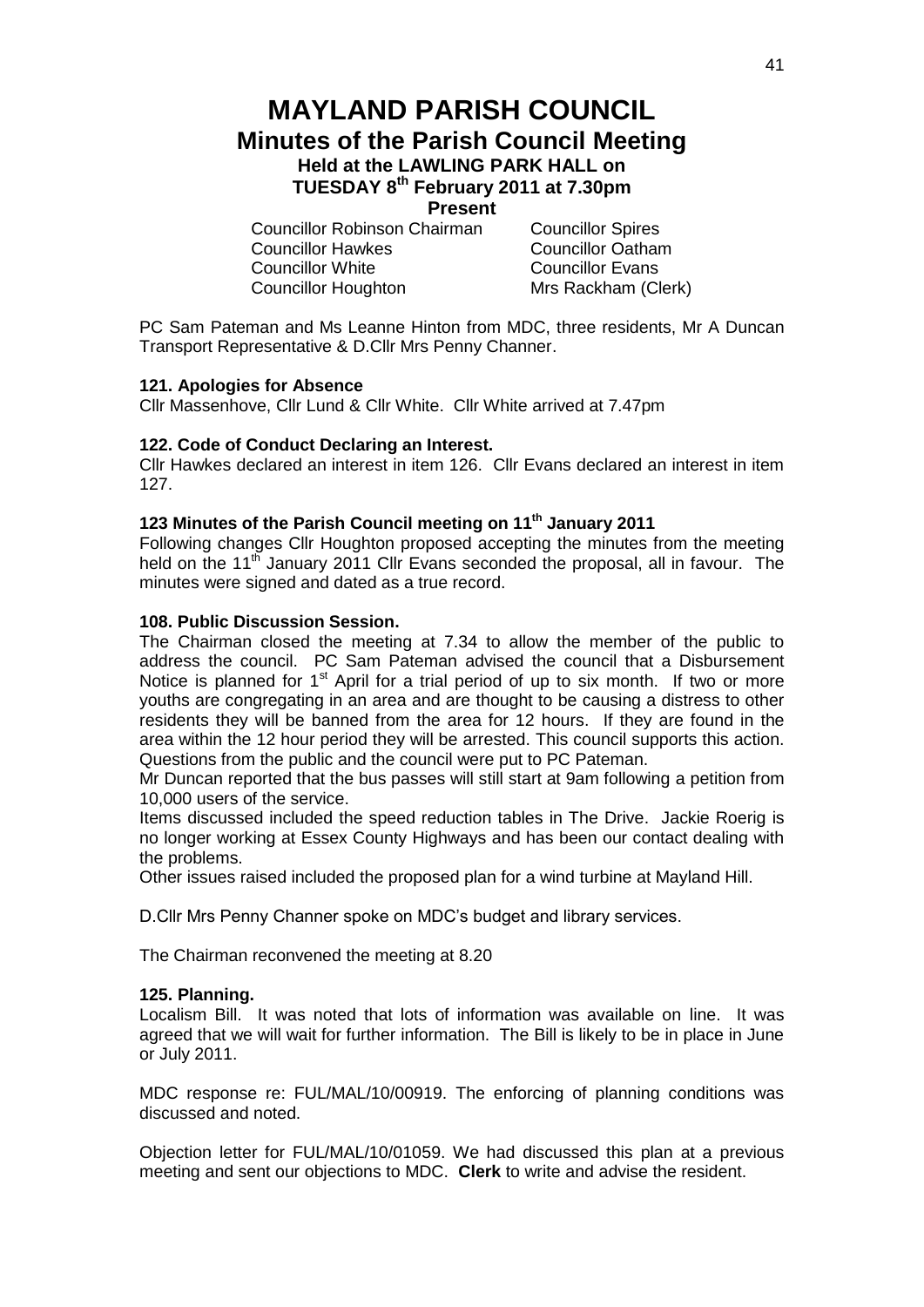NHS. Correspondence re: Maylandsea Dispensing. Following an appeal it was noted that the applicant had until July 2011 to submit full plans to the NHS.

# **Consideration of applications for the council to make comment to the Planning Authority.**

**HOUSE/MAL/10/01090.** Single storey conservatory to rear of property 27 The Drive Mayland.

Support

**FUL/MAL/11/00001. PP-01337481.** Erection of a wind turbine, Mayland Hall, Mayland Hill, Mayland.

No Objections

# **Planning Decisions made by the Planning Authority.**

**OUT/MAL/10/00893.** Demolition of existing bungalow and garage and erection of four two bedroom bungalows with associated parking and formation of new mews access road. 9 Wembley Avenue Mayland Essex CM3 6AY Refused

**FUL/MAL/10/00960.** Siting of 3 phase generator adjacent to workshop for temporary period until EDF upgrade existing 3 phase supply at the site Joyces Farm Buildings Southminster Road Mayland Essex Approve.

#### **126. Lawling Park.**

Each Cllr has received a copy of the minutes from the January LPC meeting. Any questions may be put to Cllr Spires.

Youth bus. The bus has been withdrawn by ECC Youth Services as the youths made it dangerous to operate. It will come back once the youth have settled down. The boxing evenings organised by MDC's Owen Thom are going well. This council supports the efforts of the youth services.

Keys to the LPH. Cllr Spires reported that the idea of having a secure cupboard in the LPH to house keys gives total access to anyone using the building and is not a secure way forward. **Add to LPC agenda**

Flood lights. Cllr Oatham reported that the joints made by the electrician when moving the supply into the new extension were sound. The football training lights were working but the tennis court lights were not. The lights to courts 2 & 3 were disconnected. This may be due to the heavy rain. **Cllr Oatham** will check them again when the ground is dryer.

LPH Extension report. The original fire equipment plan sent to building control and the Essex Fire service were approved and will form part of the electrics in the extension. The floor under the water storage tank will be reinforced with marine ply. The shower in the referees changing room will be a shower cubicle not a wet room. The original contract included amounts for plumbing, electrics and fitting out of the changing rooms. There is a contingency fund in the contractor's quotations that may be called upon. It was noted that we do not have sufficient funding for the project should the contingency be called upon.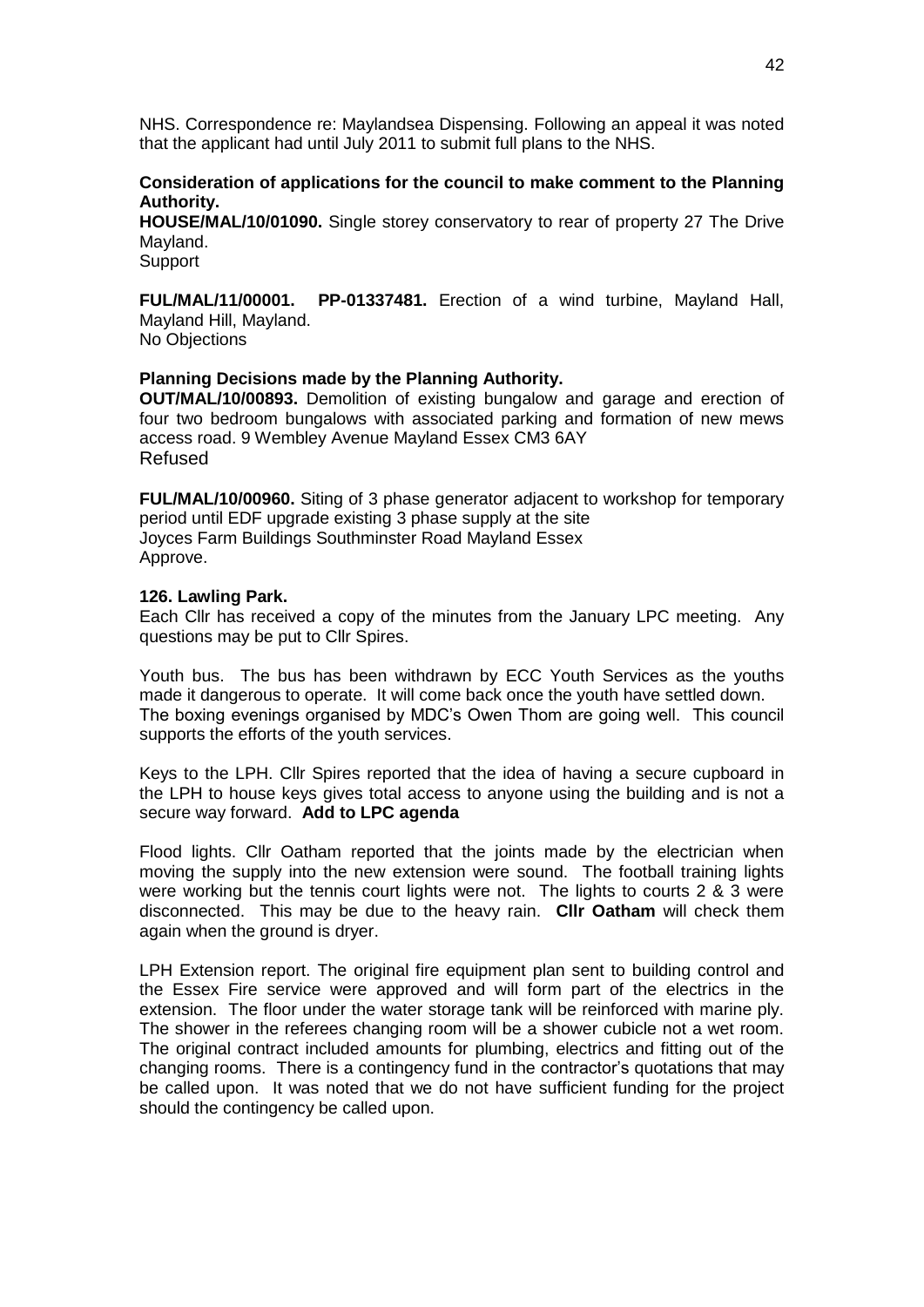Cllr Spires reported that flooding on the field had spread to the gardens of some houses in Katonia Avenue. This item will be discussed further at the Lawling Park meeting. **Clerk to add to LPC agenda.**

# **127. Highways.**

Cllrs reported that the bus stop at the end of The Drive/Steeple Road junction is in a bad condition and needs attention. **Clerk** to action.

Speed tables in The Drive. Following the resignation of Ms Roerig at ECC Highways our contact is Mr Vale. He has spoken to one of the residents concerned with the noise level of the vehicles travelling over the tables. We have not received any correspondence from him or John Simmons who is also working at Mid Area Highways. It was agreed that the **Clerk** will check our old records, and contact Mr Vale requesting an update on the situation and also ask for a meeting with him and the residents. Cllr Spires said the speed tables in Navigation Road, Chelmsford were constructed differently and did not make any noise.

# **128. Parks & Open Spaces.**

Nothing to report.

#### **129. Village Environment**

Lighting, Vandalism & Sea Wall.

Signs at Little Nipperz. The Chairman advised the council that the nursery did not need planning permission to erect the signs as the site was owned by ECC. **Clerk** to write to nursery asking if they could alter the signs to make them less intrusive.

Local Elections. The date of the election is  $5<sup>th</sup>$  May 2011. Candidates who wish to stand as Parish Councillors can obtain forms from Maldon District Council's Mrs Lynda Elsegood. The Lawling Park Hall will be used as a polling station for Maylandsea. The notice of the election will be published by MDC on  $17<sup>th</sup>$  March. It was agreed that we would hold the Annual Parish Assembly on 15<sup>th</sup> March to avoid the period of Purdah. **Clerk** to advertise.

Sea wall sirens. It was agreed that the **Clerk** will write a press release to advise residents that the sirens are no longer being used and that they can sign up for phone calls from the environment agency when we are at risk of flooding.

School Crossing. A response from ECC was discussed and its contents noted.

#### **Cllr White and Houghton left the meeting at 9.50pm**

#### **130. Councillors Reports.**

Nothing to report.

#### **131. Finance.**

Payments & receipts. It was reported that the finance meeting was cancelled as two Cllrs were unable to attend.

#### **132. Web site**

It was reported that Cllr Houghton had kindly offered to change all the word documents on our website to PDF documents. This will make the documents secure and assessable to everyone.